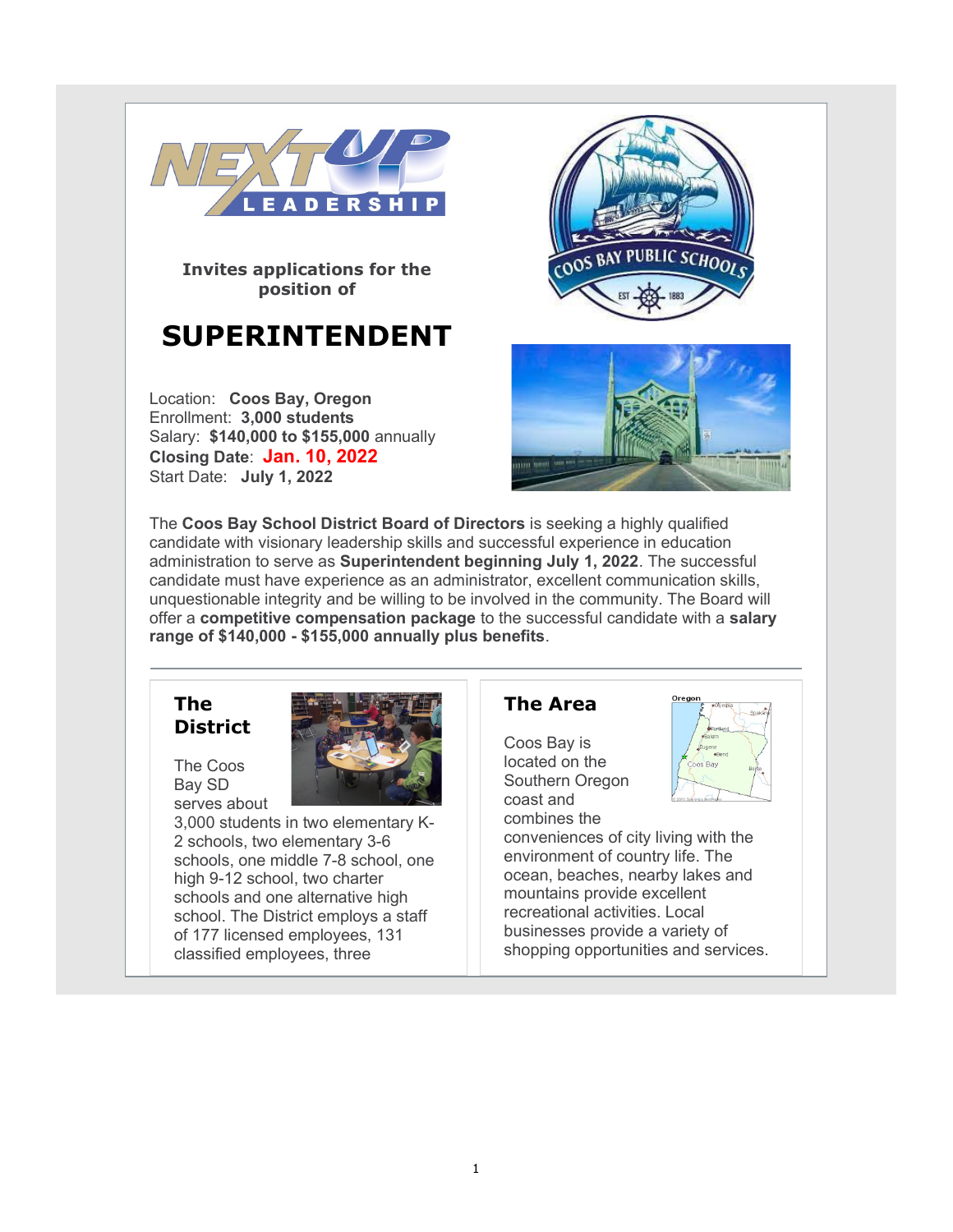confidential employees, and 17 administrators. The District has a general fund budget of approximately \$38 million and a bond.

### Coos Bay SD website



The local economy is driven by tourism, commercial fishing, shipping and the timber industry.

The spectacular natural beauty and abundant recreational opportunities of the southern Oregon coast region offer a high quality of life for its citizens. Surrounded by emerald forests, the mighty Pacific Ocean, and the Bay (Coos Bay), the City of Coos Bay celebrates a rich history as a ship building and lumber shipping center and a regional hub for Oregon's south coast. Coos Bay is a proud community with a rich heritage and a "can-do" attitude.

### Travel Oregon - Coos Bay website



# The Position

The successful candidate must hold or qualify for an Oregon superintendent's license and provide proof of compliance with OAR 333-019-1030 (COVID-19 Vaccination Requirements for Teachers and School Staff).

The successful candidate also must demonstrate the following qualities:

- Effective communication and listening skills;
- Background in teaching and building administration;
- Works well with others;
- Strong collaborator that empowers students, staff, parents and community members;
- High degree of integrity/honesty with strong core values; culturally competent; respectful of all groups;
- Is personable/approachable while keeping an open mind;
- Puts KIDS first; is committed to serving all kids;
- Understands Oregon school finance, demonstrates sound fiscal management and strong budgeting skills;
- Proven ability to make tough decisions when necessary and effectively communicate the reasons (transparency);
- Highly visible in our community and schools.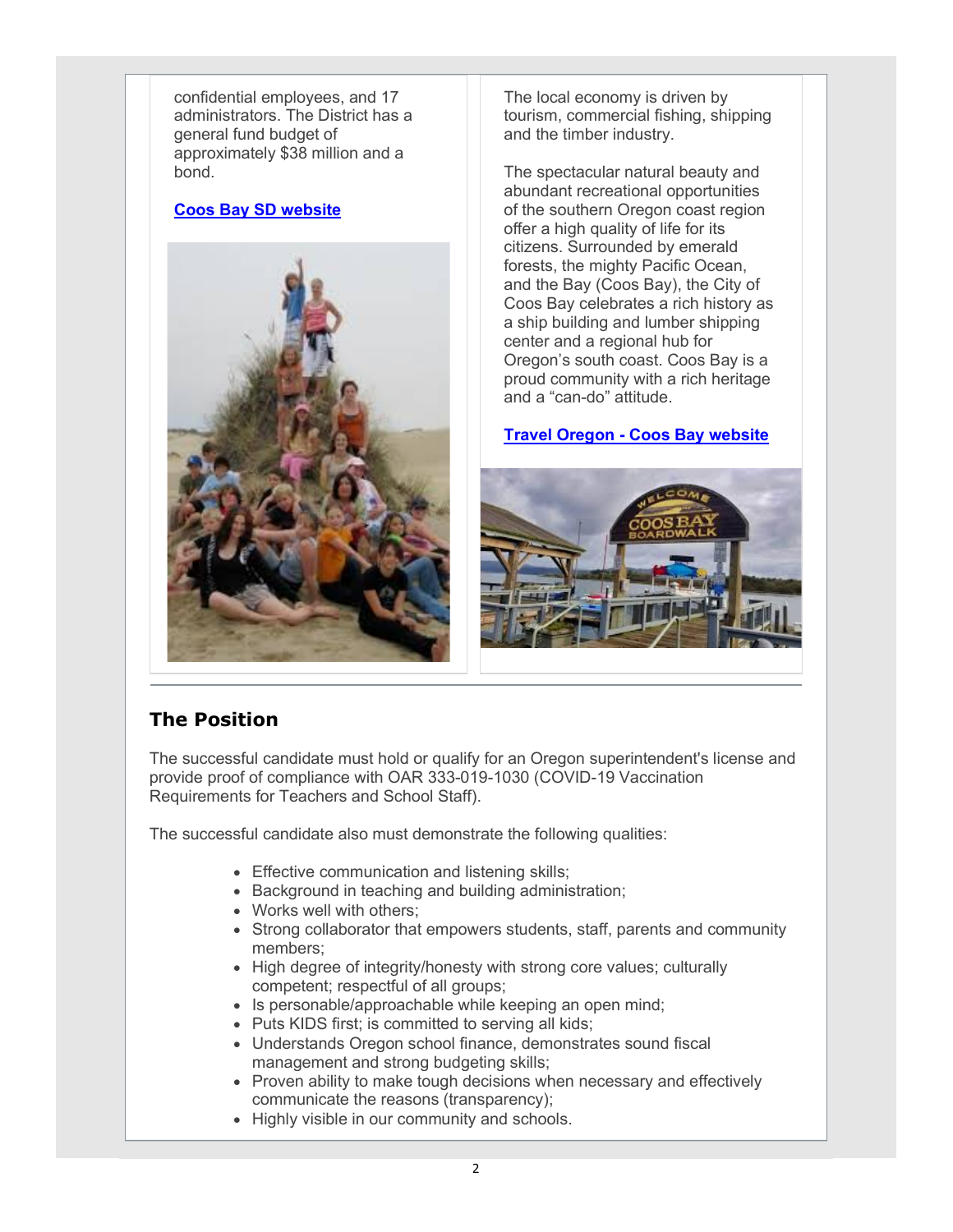# Application Requirements

- Completed Application form
- Current resume
- Cover letter of interest
- 3-5 current letters of reference
- Copy of administrator license or proof of eligibility to obtain one
- A statement about how you meet the qualities and qualifications set by the Board (in narrative form no longer than 500 words)

# Search Calendar (tentative)

### Jan 10, 2022 Close Applications

Jan 18-30 Review Applications Feb 1-11 Begin reference checks Feb 12-16 Conduct first interviews Mar 2-3 Finalist forum & 2nd interviews Mar 14 Announce selection July 1, 2022 Begin employment

The District is an equal opportunity employer and educator.

# How to Submit an Application

Application packets are submitted to Oregon School Boards Association – Executive Search OSBA JOB BOARD (www.osba.org/execjobs) via the Revelus application portal (see the link below). All applicants will submit a candidate profile (completed when you create your Revelus account) and a completed application, as well as upload the other application material documents to the application portal. The application packet must be submitted by 5pm on the closing day.

### OSBA Revelus Portal - Coos Bay SD Application

# More Information About Position & Process

Regarding the position, contact:

Steve Kelley, Director of Board Development and Executive Searches; skelley@osba.org • 503.588.2800 • 800.578.6722 • 503.588.2813 (Fax)

Regarding the application process, contact:

Sarah Herb, Executive Search and Events Specialist (OSBA); sherb@osba.org; 503.400.3047 (direct) ; 800.578.6722 (office); 503.588.2813 (Fax)



Oregon School Boards Association 1201 Court Street NE, Suite 400 Salem, Oregon 97301 Ph: 503.588.2800



A. Gregory McKenzie NextUp Leadership 1470 Rosemont Road West Linn, Oregon 97068